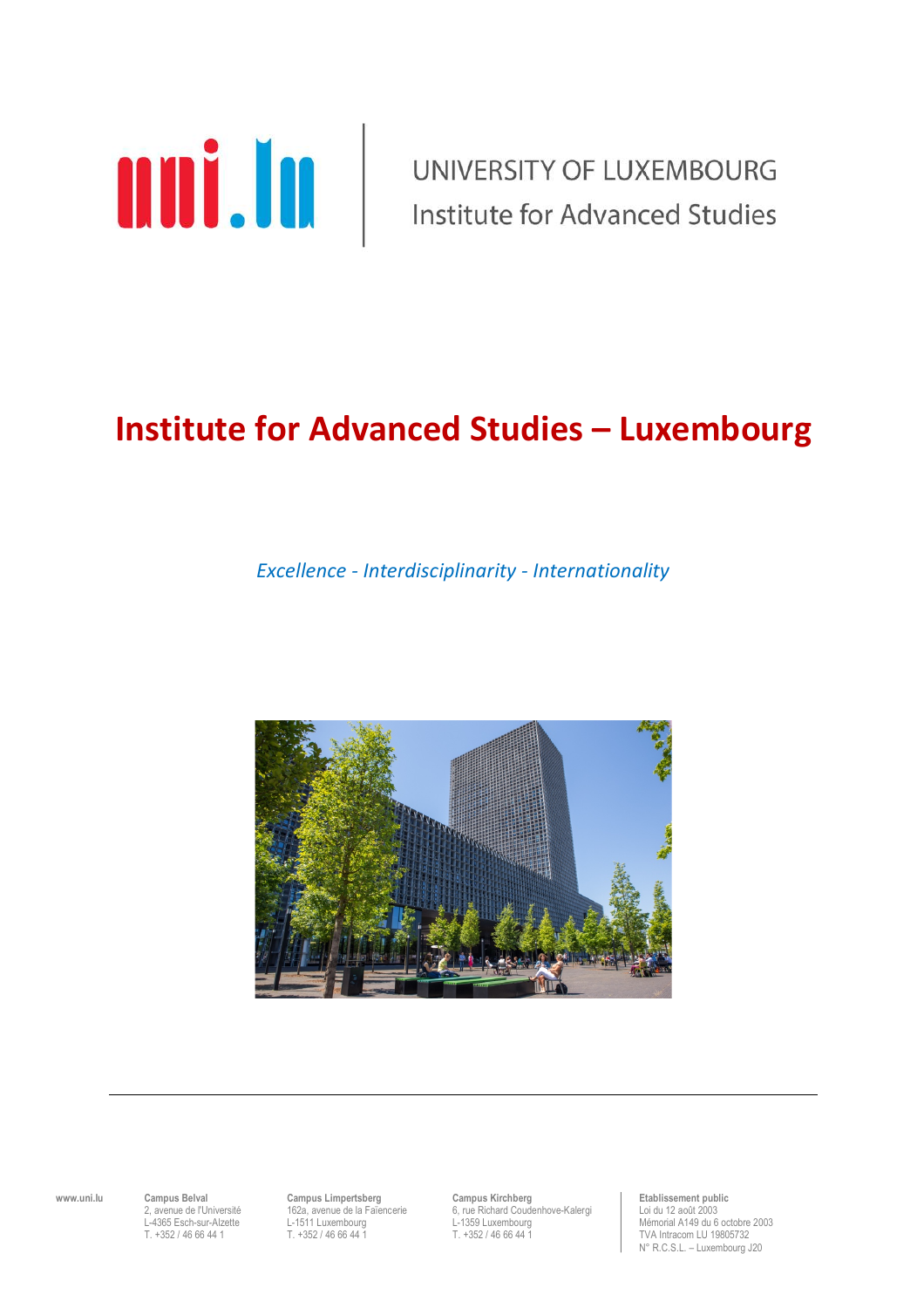# **1 Preamble**

The University of Luxembourg (UL) is a research-oriented University in a country that nurtures and promotes its research and innovation ecosystem, aiming at a knowledge-based economy at the heart of Europe. After only 15 years of existence, UL has become an epicentre for creating new knowledge and technology, and is already ranked among the best young universities in the world and rapidly climbs in international global and topical rankings towards a world-leading University. UL delivers research and innovation with both local and global socio-economic impact.

The University of Luxembourg (UL) wishes to overcome boundaries between disciplines and sectors, and considers that an increased interdisciplinarity is among the stakes of UL's and Luxembourg's next steps in its international research and innovation development.

UL has the ambition to leverage its research performance and intellectual environment and has decided to establish an Institute for Advanced Studies (IAS) Luxembourg. The IAS - Luxembourg will mirror the concept of international examples of Institutes for Advanced Study, which are recognized benchmarks for combining excellence, interdisciplinarity and internationality, and as fora for sharing knowledge and experience.

The IAS - Luxembourg has four main missions:

- to leverage bold and interdisciplinary research at the very forefront of science
- to symbolize UL's values of excellence, interdisciplinarity and internationality
- to build bridges in-between the UL community, international visitors and the society
- to contribute to the attraction and retention of international talent

This document describes the UL vision on the IAS-Luxembourg, its role in the academic and private Luxembourg ecosystem, and its position in the international research and innovation scenery. The governance and structure of the IAS are described in a dedicated document.

# **2 IAS – Luxembourg**

## 2.1 Vision for the IAS - Luxembourg

In its vision, the University of Luxembourg will leverage its research performance, intellectual environment and international outlook through the establishment of an Institute of Advanced Studies (IAS). The IAS-Luxembourg both reinforces and symbolizes the University's values of excellence, interdisciplinarity and internationality, and opens an additional door to the exchange with society. The IAS further positions the University as a strong asset of and for Luxembourg, recognized for its own intellectual resources but also as a magnet for the international academic community.

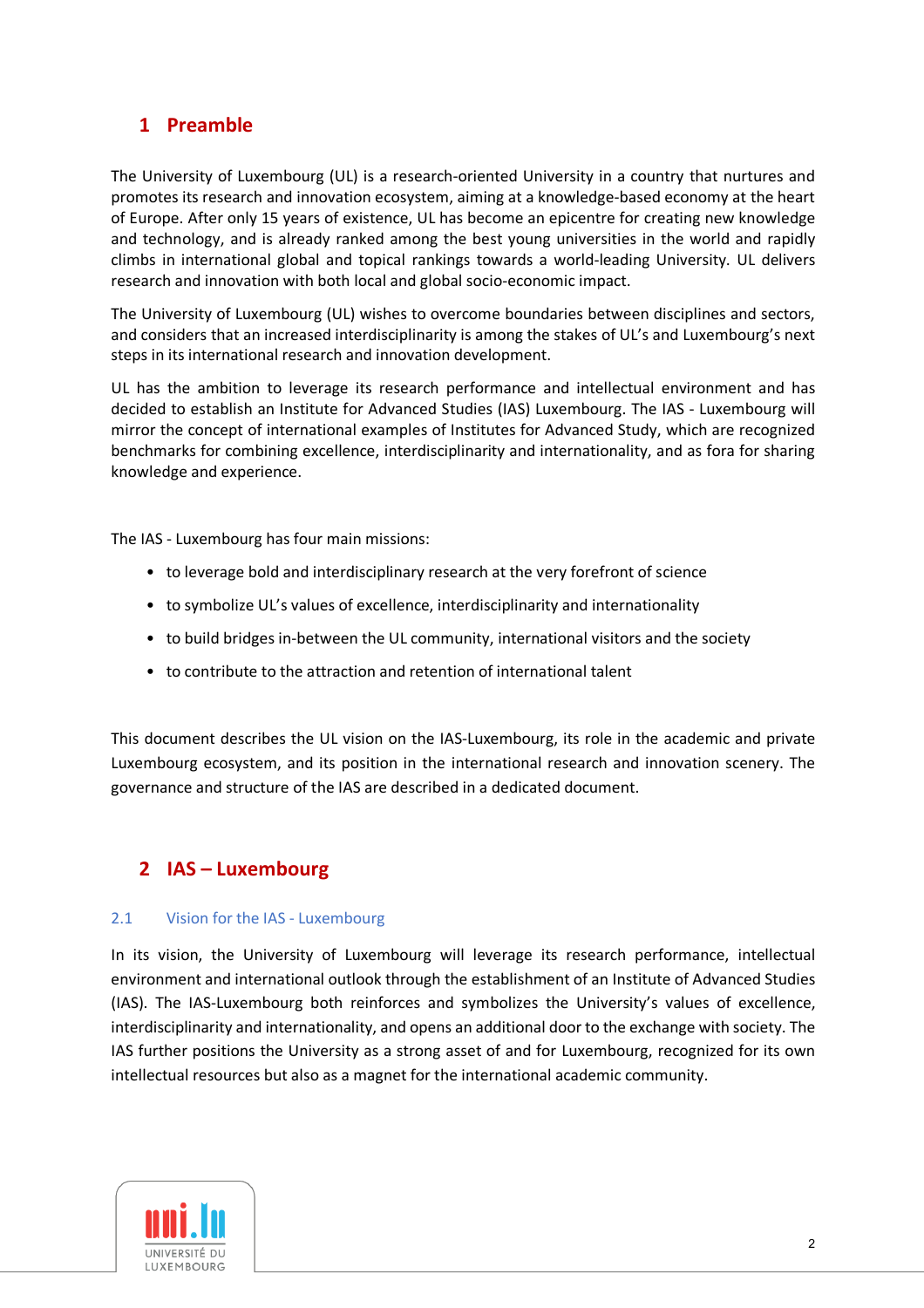#### 2.2 Strategy & Funding instruments

Towards its missions, the IAS - Luxembourg implements four strategic funding instruments:

- **Distinguished**: Attraction of distinguished international visiting fellowships
- **Audacity**: Leveraging bold and interdisciplinary projects at the very forefront of science
- **Young academics**: Attraction of talented PhD candidates and Post-Docs
- **Brainstorm**: Small-size brainstorm meetings on emerging research questions and topics



# A. *Distinguished* – Distinguished Visiting IAS fellows

Description. The purpose of the instrument *Distinguished* is to enable and encourage research groups of the University of Luxembourg to engage with distinguished international researchers, teachers and thinkers. Within the third mission of UL, the instrument can also attract international policy makers, representatives of the arts, government or industry. Distinguished fellows strengthen UL's activities and reinforce the development of new ideas towards fundamental understanding, teaching approaches and for addressing global challenges. By this, they enrich Luxembourg's academic and intellectual environment. In order to ensure that a wide crosssection of the University community as well as the society benefits from the impact of the visit, IAS Visiting Fellows take part in activities such as: (i) research/training events targeted at early career scholars, (ii) interdisciplinary activity, including the writing of audacious research projects aimed at an audience beyond the Fellow's immediate field of specialism, (iii) public events towards the society, together with the University community and other IAS Visiting Fellows, (iv) and, where appropriate, in teaching activities.

Selection principles. Applicants to the *Distinguished* fellowship are selected by the College of IAS Fellows of the IAS - Luxembourg. The duration of stay is eligible from a week to a maximum of 6 months. The selection is based on the quality of the applicant and his/her fit to the hosting research group at UL.

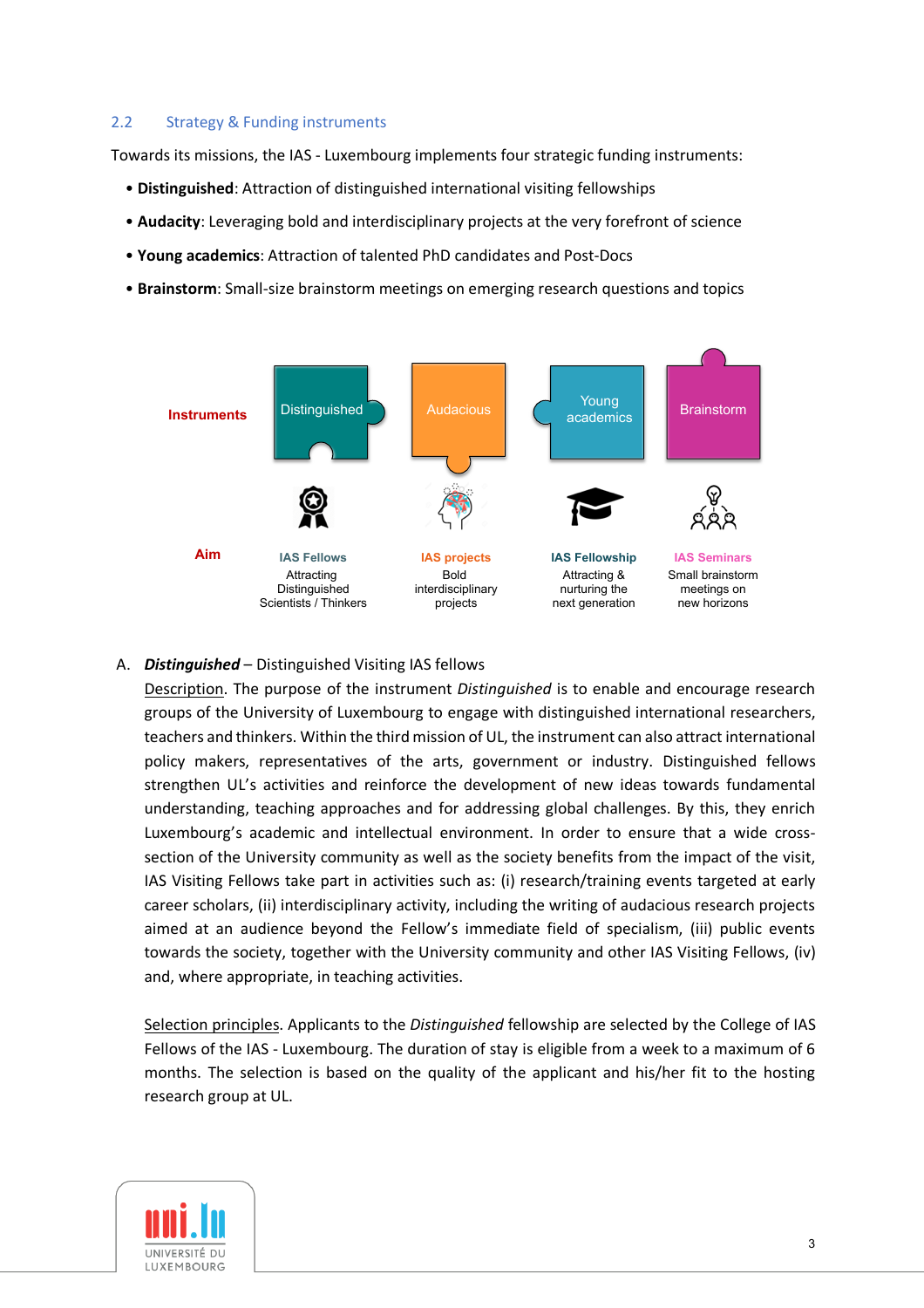## B. *Audacity* – Audacious projects

Description. The aim of the instrument *Audacity* is to enable audacious interdisciplinary research, breaking the walls between scientific disciplines and sectors, and foster collaboration at UL. The projects are expected to be at the forefront of science and to have a distinct risky and audacious character. The projects can act as preliminary studies and by this, enable and reinforce later submissions to external funding instruments used by UL such as FNR, Horizon Europe, ERC, ESA or others. Such follow-up projects will be considered as a success of the *Audacity* instrument.

Selection principles. The IAS opens a yearly call for projects with a maximum lifespan of 4 years. The Scientific Council of the IAS, composed of UL-internal and UL-external experts, select the project proposals after oral pitches by the applicants. The presentation of the pitches are open to the community of the University of Luxembourg, and by this make the selection process an open scientific event of the University. The selection criteria are the excellence, audacious character and interdisciplinarity of the submitted projects. Principal investigators having been granted an IAS-Audacity project are not eligible to submit a new project during the 2 years following their grant acquisition.

## C. *Young academics* – Next generation of IAS fellows

Description. The instrument *Young academics* aims to attract outstanding PhD and Post-doctoral fellows, who wish to conduct their interdisciplinary research in one of the research groups of the University of Luxembourg. This instrument contributes to position the UL as a place to be for interdisciplinary research, and as an attractive employer with appealing working conditions. For their career development, the selected Young academics will benefit from schemes such as the University of Luxembourg Leadership Academy (ULLA), a catalogue of interdisciplinary courses, lectures in transversal skills, or short-term schools.

Selection principles. Applicants to "Young academics" are selected by the Scientific Council of the IAS. The selection criteria are the excellence of the candidate and the quality of an interdisciplinary project to be run under the responsibility of a Professor of the University of Luxembourg.

#### D. *Brainstorm* – Brainstorming workshops

Description. This instrument supports small-size brainstorm meetings (15 to maximum 30 people), which are considered as the ideal forum for exchanging on emerging research questions, often beyond a single discipline or sector. Such workshops, organised by a member of the UL or an IAS - Luxemburg visiting distinguished fellow, are expected to bring together a restricted number of international scientists to discuss the latest pre-publication research at the edge of the concerned field. The target audience includes international experts, researchers from UL and/or Luxembourgish Public Research Institutes, IAS' Young academics and PhD candidates or Post-docs of UL. Junior participants will gain new understanding of emerging fields through dialogue with more senior experts. The *Brainstorm* workshops are expected to lead to new research projects, networks or short position/white papers, published on an international level, further increasing the visibility of the University of Luxembourg.